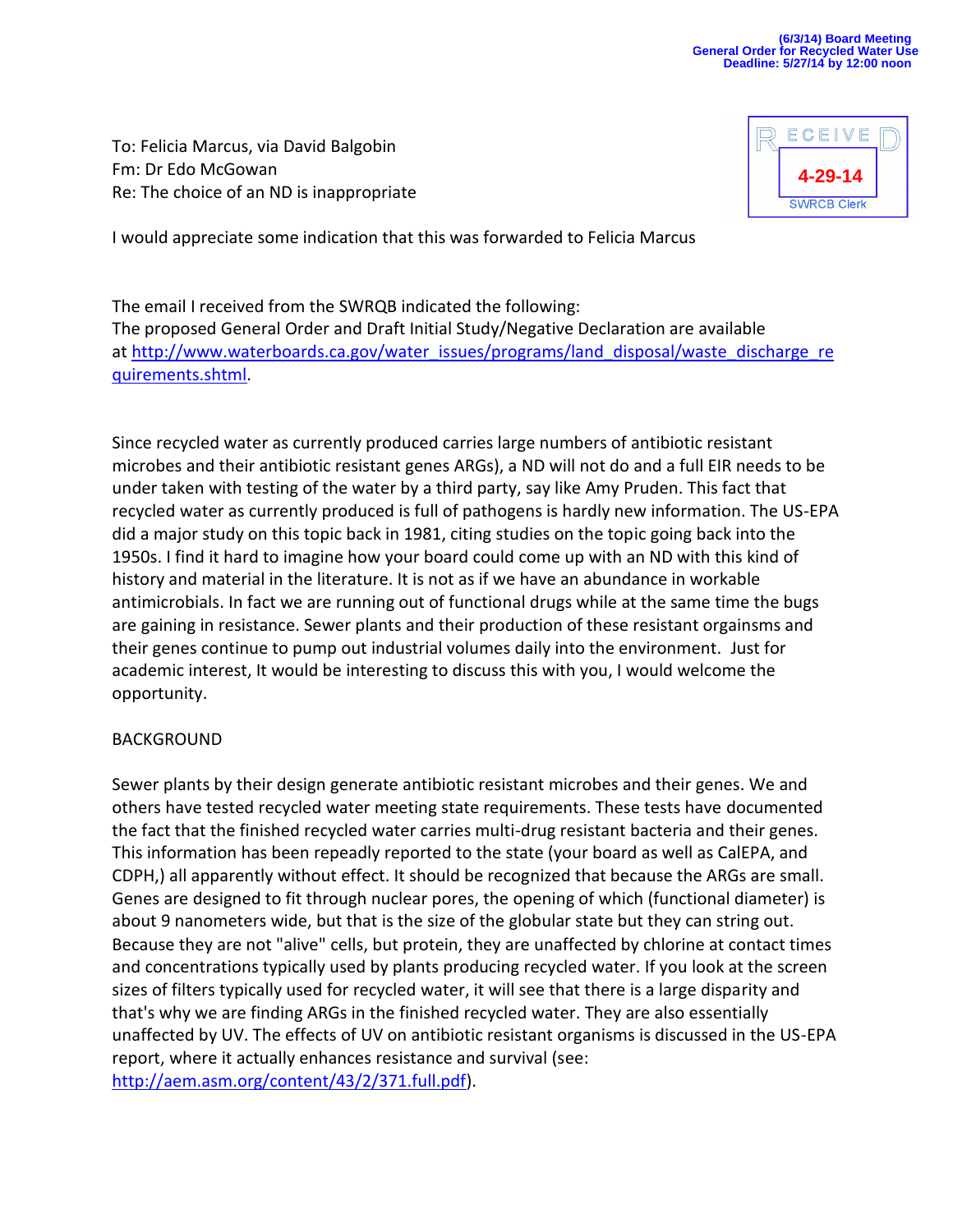WERF documented that the finished and disinfected recycled water contained an array of pathogens (see WERF report 00-PUM-2T as well as the paper by Valerie Harwood---abstract appended below).

Our own work shows that while the water as first discharged from the plant to the purple pipes may meet Title 22 standard on indicator organisms, it contains many pathogens of which there is a mix of multi-drug resistance (see inserted picture)

Above picture is from the El Estero plant in Santa Barbara showing bacteria resistant to 11 of the 12 challenge antibiotics. Work done in medical microbiology lab on Muller Hinton agar, disk diffusion drops from Kirby Bauer.

If, in addition to testing as the water just leaves the plant we also test at the POU, we are finding with typical indicator using the MPN, that the numbers are off the chart and we are still picking up multi-drug resistant organisms. Something is going on in the pipes on the way to the POU. We opine that either or both of the following may be happening: resuscitation of viable but non-culturable (VBNC), bloom of persisters, or shedding of biofilms that grow in the purple pipes. The up-shot is this water is hardly safe. WERF found something similar with sewage sludge where 20 minutes following successfully meeting bacterial counts, testing again showed that the numbers jumped several magnitudes. Thus the standardized tests are throwing false negatives and this is a serious flaw that could adversely impact public health..

By giving your program an ND, the above issues are neatly covered up----something I would not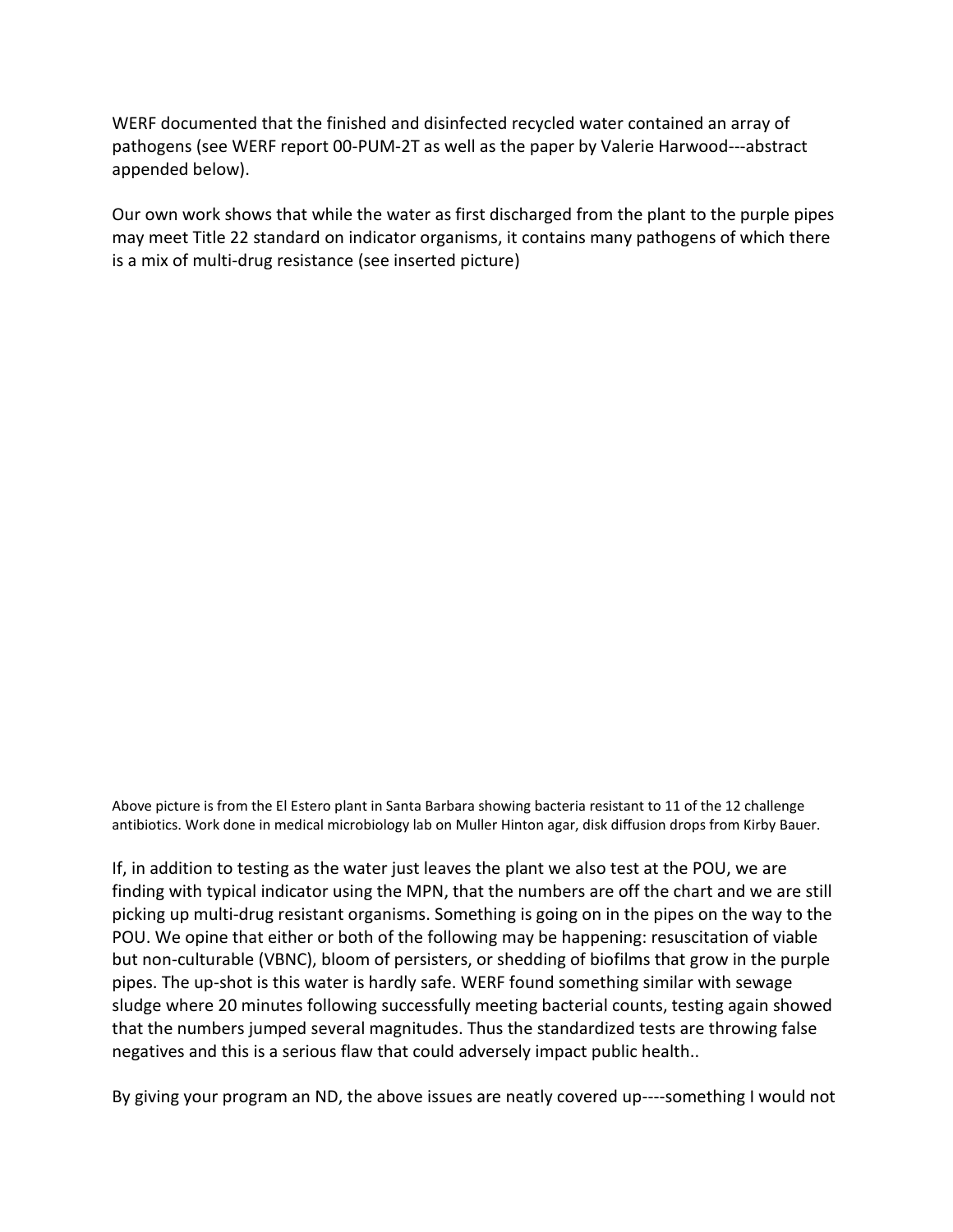expect from a state agency charged with protection of public health.

# **Validity of the Indicator Organism Paradigm for Pathogen Reduction in Reclaimed Water and Public Health Protectio[n†](http://aem.asm.org/content/71/6/3163.short#fn-1)**

- 1. [Valerie J. Harwood1](http://aem.asm.org/search?author1=Valerie+J.+Harwood&sortspec=date&submit=Submit)[,\\*,](http://aem.asm.org/content/71/6/3163.short#corresp-1)
- 2. [Audrey D. Levine2,](http://aem.asm.org/search?author1=Audrey+D.+Levine&sortspec=date&submit=Submit)
- 3. [Troy M. Scott3,](http://aem.asm.org/search?author1=Troy+M.+Scott&sortspec=date&submit=Submit)
- 4. [Vasanta Chivukula1,](http://aem.asm.org/search?author1=Vasanta+Chivukula&sortspec=date&submit=Submit)
- 5. [Jerzy Lukasik3,](http://aem.asm.org/search?author1=Jerzy+Lukasik&sortspec=date&submit=Submit)
- 6. [Samuel R. Farrah4](http://aem.asm.org/search?author1=Samuel+R.+Farrah&sortspec=date&submit=Submit) and
- 7. [Joan B. Rose5](http://aem.asm.org/search?author1=Joan+B.+Rose&sortspec=date&submit=Submit)

### [+](http://aem.asm.org/content/71/6/3163.short) Author Affiliations

- *1. <sup>1</sup>Department of Biology, SCA 110, University of South Florida, 4202 E. Fowler Ave., Tampa, Florida 33620*
- *2. <sup>2</sup>Department of Civil and Environmental Engineering, ENB 118, University of South Florida, 4202 E. Fowler Ave., Tampa, Florida 33620*
- *3. <sup>3</sup> Biological Consulting Services of N. Florida, Inc., 4641 N.W. 6th Street, Suite A, Gainesville, Florida 32609*
- *4. <sup>4</sup>Department of Microbiology and Cell Science, University of Florida, Gainesville, Florida 32611*
- *5. <sup>5</sup>Department of Fisheries and Wildlife and Crop and Soil Sciences, 13 Natural Resources Building, Michigan State University, East Lansing, Michigan 48824*

## **ABSTRACT**

The validity of using indicator organisms (total and fecal coliforms, enterococci, *Clostridium perfringens*, and F-specific coliphages) to predict the presence or absence of pathogens (infectious enteric viruses, *Cryptosporidium*, and *Giardia*) was tested at six wastewater reclamation facilities. Multiple samplings conducted at each facility over a 1-year period. Larger sample volumes for indicators (0.2 to 0.4 liters) and pathogens (30 to 100 liters) resulted in more sensitive detection limits than are typical of routine monitoring. Microorganisms were detected in disinfected effluent samples at the following frequencies: total coliforms, 63%; fecal coliforms, 27%; enterococci, 27%; *C. perfringens*, 61%; F-specific coliphages, ∼40%; and enteric viruses, 31%. *Cryptosporidium* oocysts and *Giardia* cysts were detected in 70% and 80%,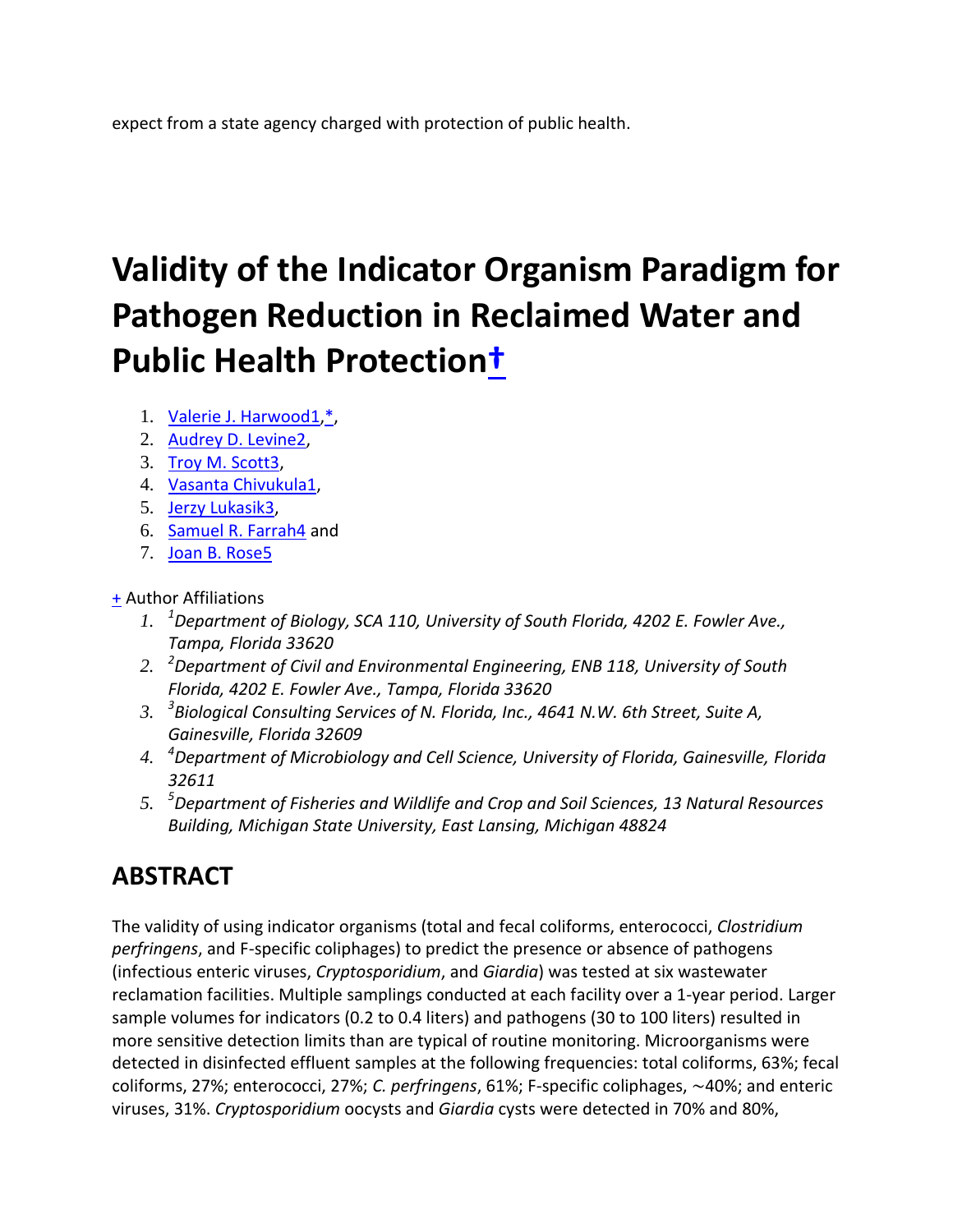respectively, of reclaimed water samples. Viable *Cryptosporidium*, based on cell culture infectivity assays, was detected in 20% of the reclaimed water samples. No strong correlation was found for any indicator-pathogen combination. When data for all indicators were tested using discriminant analysis, the presence/absence patterns for *Giardia* cysts, *Cryptosporidium* oocysts, infectious *Cryptosporidium*, and infectious enteric viruses were predicted for over 71% of disinfected effluents. The failure of measurements of single indicator organism to correlate with pathogens suggests that public health is not adequately protected by simple monitoring schemes based on detection of a single indicator, particularly at the detection limits routinely employed. Monitoring a suite of indicator organisms in reclaimed effluent is more likely to be predictive of the presence of certain pathogens, and a need for additional pathogen monitoring in reclaimed water in order to protect public health is suggested by this study.

### **FOOTNOTES**

- Received 27 September 2004.
- Accepted 20 December 2004.

\*\*\*\*\*\*\*\*\*\*\*\*\*\*\*\*\*\*\*\*\*\*\*\*\*\*\*\*\*\*\*\*\*\*\*\*\*\*\*\*\*\*\*\*\*\*\*\*\*\*\*\*\*\*\*\*\*\*\*\*\*\*\*\*

[Front Microbiol.](http://www.ncbi.nlm.nih.gov/pubmed/23755046) 2013 May 28;4:130. doi: 10.3389/fmicb.2013.00130. eCollection 2013.

## **Reclaimed water as a reservoir of antibiotic resistance genes: distribution system and irrigation implications.**

<u>[Fahrenfeld N](http://www.ncbi.nlm.nih.gov/pubmed?term=Fahrenfeld%20N%5BAuthor%5D&cauthor=true&cauthor_uid=23755046)<sup>1</sup>, [Ma Y,](http://www.ncbi.nlm.nih.gov/pubmed?term=Ma%20Y%5BAuthor%5D&cauthor=true&cauthor_uid=23755046) [O'Brien M,](http://www.ncbi.nlm.nih.gov/pubmed?term=O%27Brien%20M%5BAuthor%5D&cauthor=true&cauthor_uid=23755046) Pruden A</u>.

### **[Author information](http://www.ncbi.nlm.nih.gov/pubmed/23755046)**

### **Abstract**

Treated wastewater is increasingly being reused to achieve sustainable water management in arid regions. The objective of this study was to quantify the distribution of antibiotic resistance genes (ARGs) in recycled water, particularly after it has passed through the distribution system, and to consider point-of-use implications for soil irrigation. Three separate reclaimed wastewater distribution systems in the western U.S. were examined. Quantitative polymerase chain reaction (qPCR) was used to quantify ARGs corresponding to resistance to sulfonamides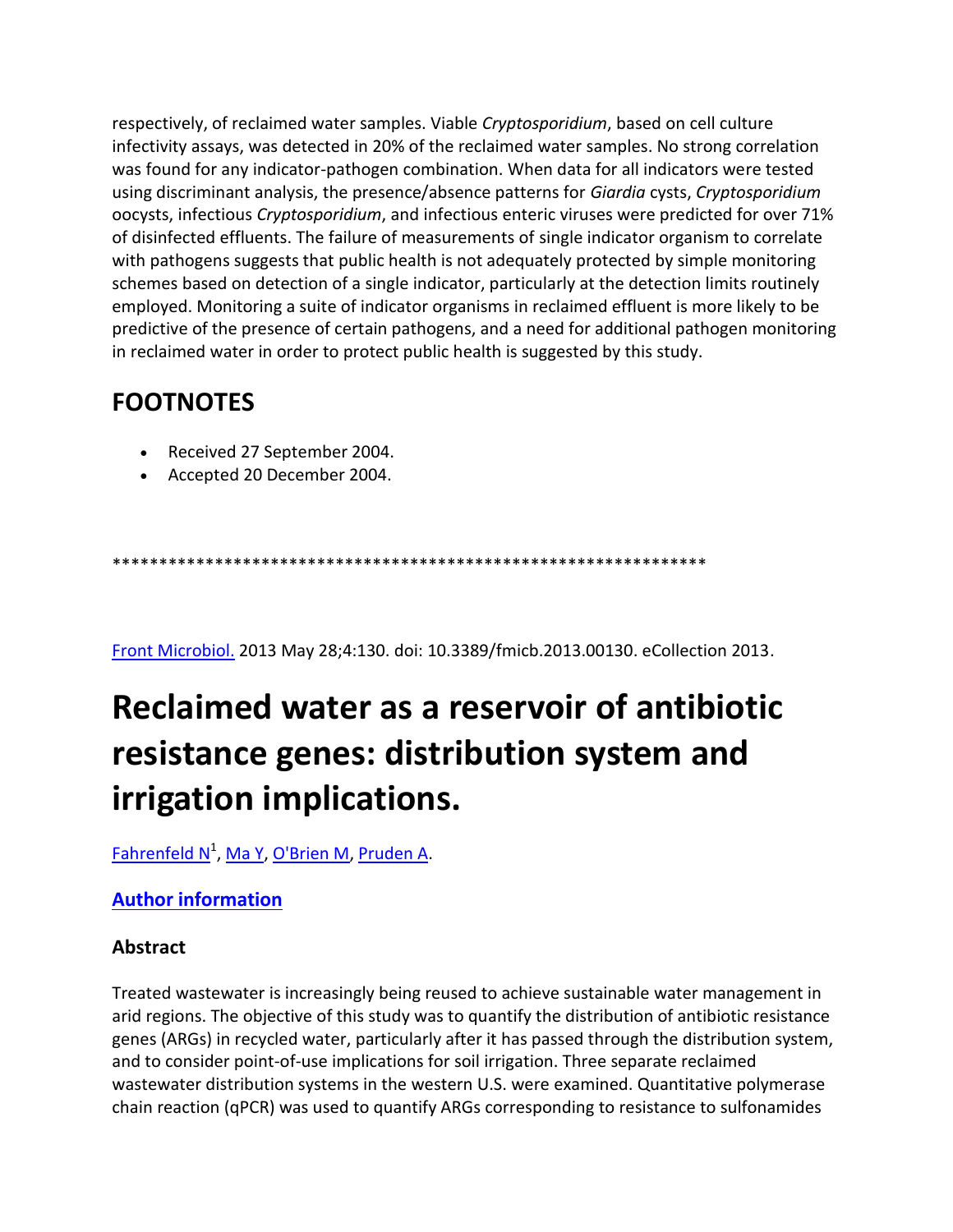(sul1, sul2), macrolides (ermF), tetracycline [tet(A), tet(O)], glycopeptides (vanA), and methicillin (mecA), in addition to genes present in waterborne pathogens Legionella pneumophila (Lmip), Escherichia coli (gadAB), and Pseudomonas aeruginosa (ecfx, gyrB). In a parallel lab study, the effect of irrigating an agricultural soil with secondary, chlorinated, or dechlorinated wastewater effluent was examined in batch microcosms. A broader range of ARGs were detected after the reclaimed water passed through the distribution systems, highlighting the importance of considering bacterial re-growth and the overall water quality at the point of use (POU). Screening for pathogens with qPCR indicated presence of Lmip and gadAB genes, but not ecfx or gyrB. In the lab study, chlorination was observed to reduce 16S rRNA and sul2 gene copies in the wastewater effluent, while dechlorination had no apparent effect. ARGs levels did not change with time in soil slurries incubated after a single irrigation event with any of the effluents. However, when irrigated repeatedly with secondary wastewater effluent (not chlorinated or dechlorinated), elevated levels of sul1 and sul2 were observed. This study suggests that reclaimed water may be an important reservoir of ARGs, especially at the POU, and that attention should be directed toward the fate of ARGs in irrigation water and the implications for human health.

### **KFYWORDS:**

antibiotic resistance genes, irrigation, reclaimed water distribution systems, water reuse PMID:

23755046 [PubMed]

PMCID:

PMC3664959

**Free PMC Article** 

### 1. 'Superbugs' found breeding in sewage plants

news.rice.edu/.../superbugs-found-breeding-in-sewage-pl...

**Rice University** 

Dec 16, 2013 - Tests at wastewater treatment plants in China revealed antibioticresistant bacteria were not only escaping purification but also breeding and ...

2. Urban wastewater treatment plants as hotspots for antibiotic ...